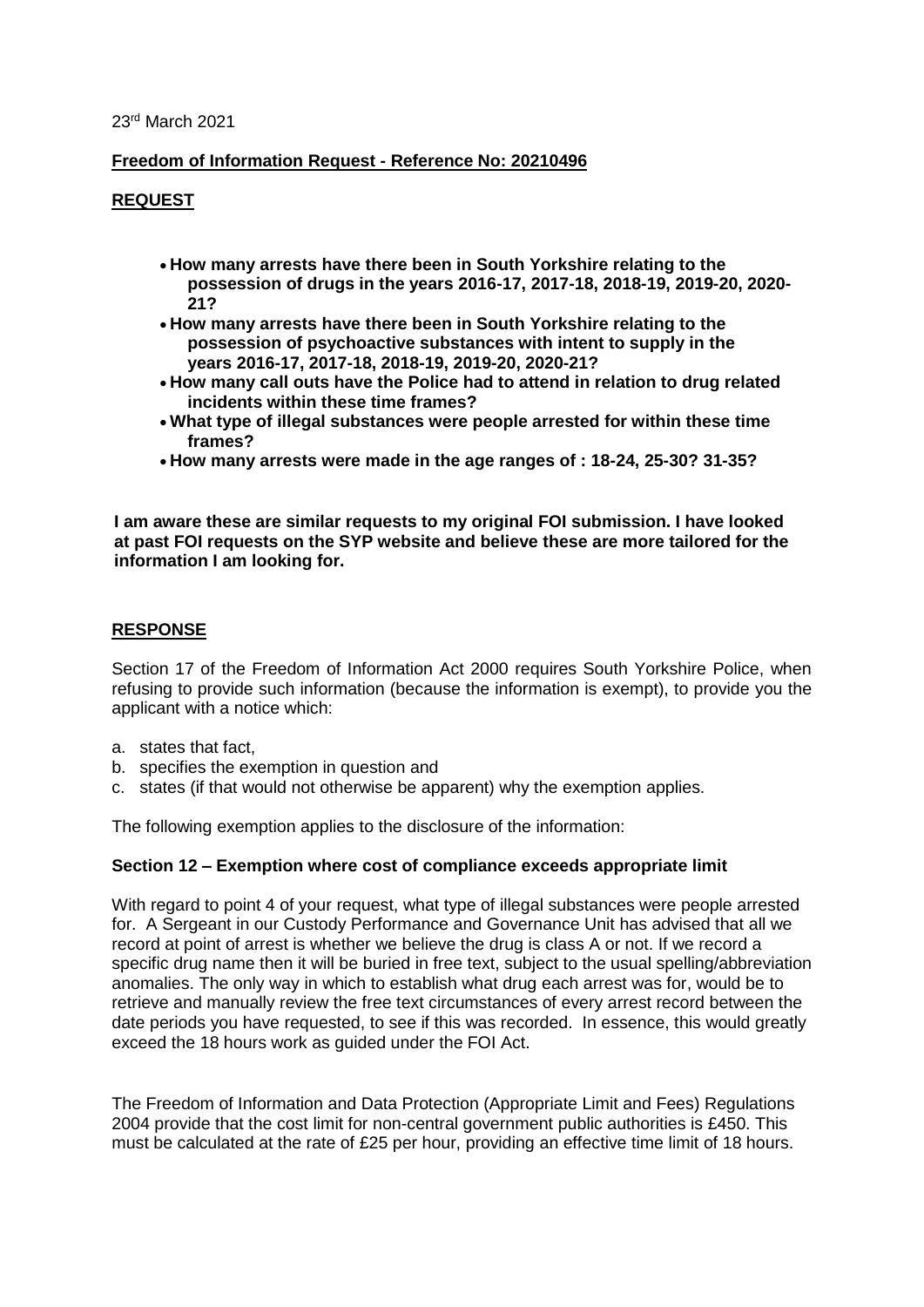Guidance from the Information Commissioner to public authorities is that where one part of a request is reasonably estimated to exceed the appropriate limit then the authority is not obliged to consider or comply with the remainder of the request up to the point at which the appropriate limit has been reached. Please note point 30 of the below link:-

[https://ico.org.uk/media/for](https://ico.org.uk/media/for-organisations/documents/1199/costs_of_compliance_exceeds_appropriate_limit.pdf)[organisations/documents/1199/costs\\_of\\_compliance\\_exceeds\\_appropriate\\_limit.pdf](https://ico.org.uk/media/for-organisations/documents/1199/costs_of_compliance_exceeds_appropriate_limit.pdf)

**Although excess cost removes the force's obligations under the Freedom of Information Act, as a gesture of goodwill, I have supplied information, relative to your request, retrieved or available before it was realised that the fees limit would be exceeded. I trust this is helpful, but it does not affect our legal right to rely on the fees regulations for the remainder of your request neither does it bind South Yorkshire Police to any commitment that it will release information in such a manner in the future** *.*

I had contacted a number of colleagues for assistance with your request.

With regards to the arrest information you were requesting:-

On 5th December 2017 South Yorkshire Police implemented a new recording system called Connect which replaces our Custody Handling System (CHS) . Arrest data prior to 5th December 2017 is held on our legacy system (CHS) and latest arrest data is held on our new CONNECT system.

A Sergeant has provided the information from our new system, Connect. He has provided the following data, broken down by financial year, into the specific class of drug arrest reason, and age groups.

### **FOI JA 20210496 - Drug Possession and PWITS (All Arrests)**

|                                     |                                                                  | Arrests |           |         |           |
|-------------------------------------|------------------------------------------------------------------|---------|-----------|---------|-----------|
| Drug Arrest                         | Initial Reason For Arrest                                        | FY      | <b>FY</b> | FY      | <b>FY</b> |
|                                     |                                                                  | 2017/18 | 2018/19   | 2019/20 | 2020/21   |
| Possession                          | Drugs - Possess Class A                                          | 79      | 409       | 505     | 346       |
|                                     | Drugs - Possess Class B or C                                     | 149     | 784       | 905     | 855       |
| Possession with intent to<br>supply | Drugs - Possession With Intent to supply - Class A               | 103     | 424       | 481     | 467       |
|                                     | Drugs - Possession With Intent to supply - other<br>than Class A | 80      | 331       | 426     | 374       |